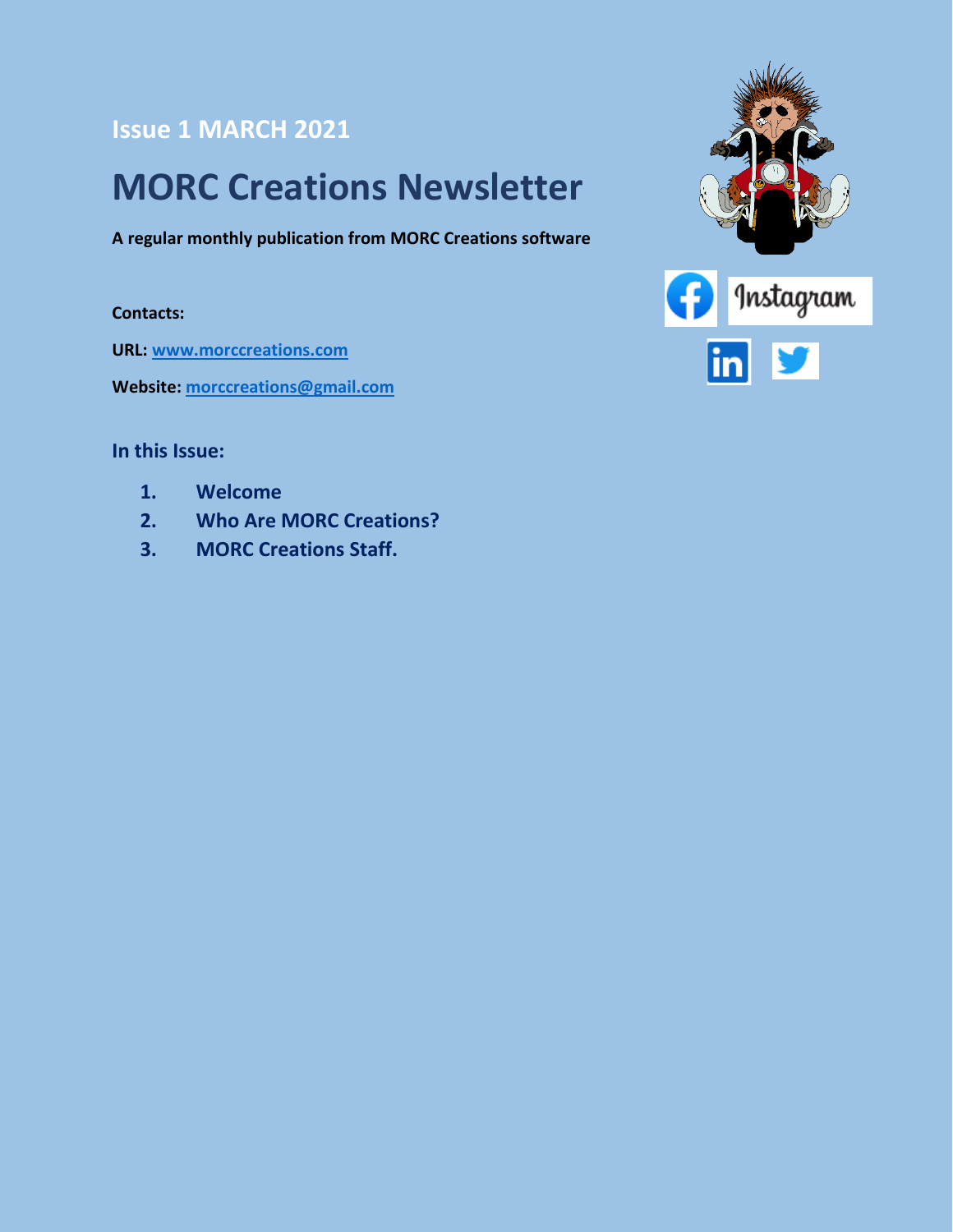

# **1. Welcome**

**Welcome to the first edition of MORC Creations monthly newsletter.**

**MORC Creations sees this newsletter as a great new way to communicate with our dedicated followers.**

**This newsletter will be released on the 2 nd Monday of each month and will not only cover what has been happing at MORC Creations in the last month but will also cover upcoming activities at MORC Creations such as product releases, special events and white paper or user free product manual releases.**

#### **2. Who are MORC Creations?**

**MORC Creations originally started as a consulting company in the year 2000 and worked primarily in Project Management, Business Analysis and Programming.**

**In late 2010 MORC Creations developed an early version of the Graduate Research Information Tracking Software (GRITS for short), then written in a programming language called Delphi. This application was designed to track and manage the basic aspects of research projects.**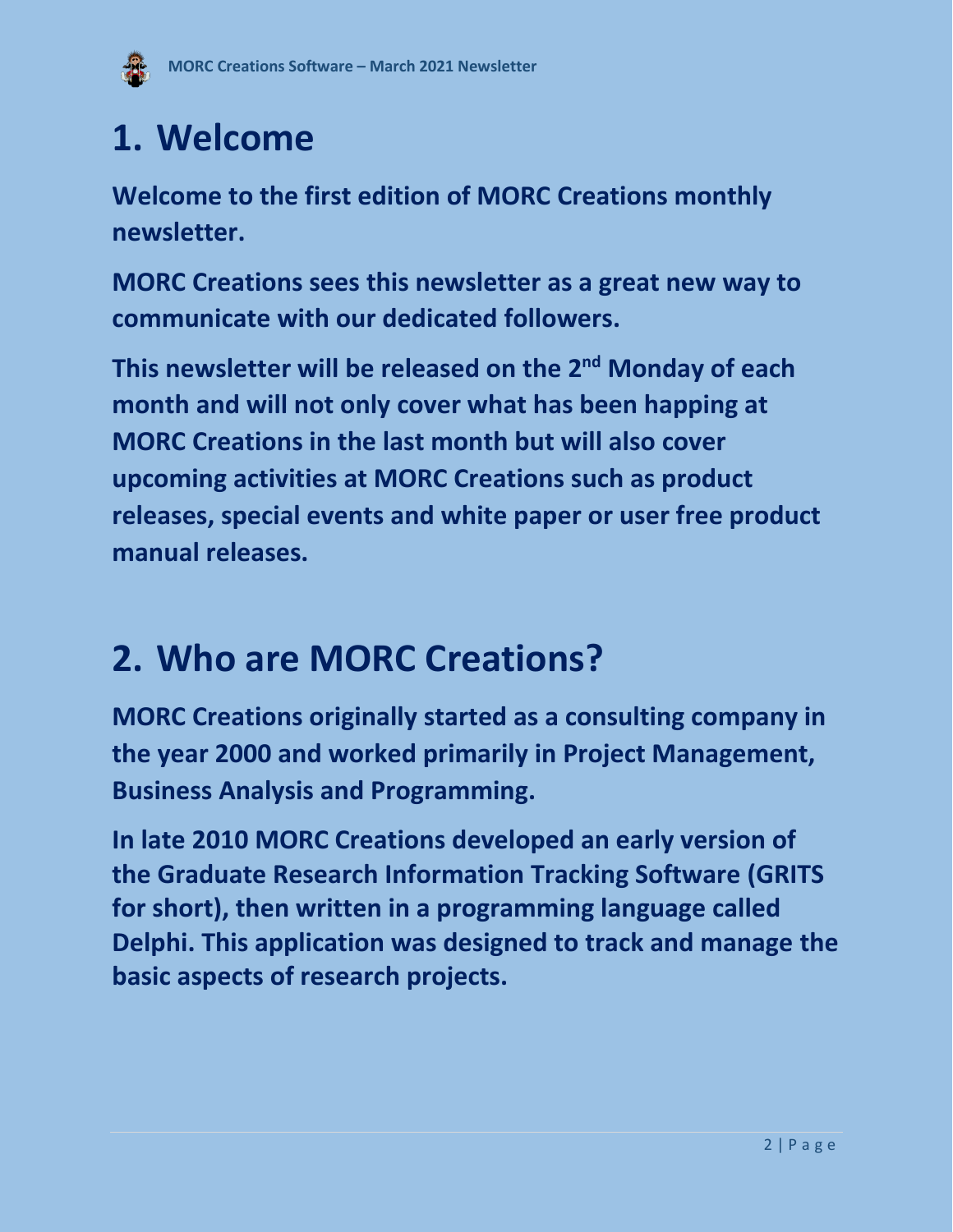

**In 2014 MORC Creations rewrote the GRITS application using Microsoft's Visual Studio, C# and the Telerik component set. Version 1 of GRITS was publicly released as in late 2014 through the MORC Creations website as [My Research Tracker.](https://www.morccreations.co/general-research-tracking)**

**The development of MORC Creations second software package, My Novel Writer, came in late 2015 and was designed for the planning and management of different types of novels and books. Version 1 of [My Novel Writer](https://www.morccreations.co/my-novel-writer) was released in mid-2016, again through the MORC Creations website.**

**In early 2018 the first prototype of the [Universe Builder](https://www.morccreations.co/universe-builder) application was created more as a proof-of-concept application than a primary application. A production version of the Universe Builder application started development in late 2018 and the application was released in 2019.**

**In early 2019 Version 1 of the [My Collections](https://www.morccreations.co/my-collections) application was created. This application was specifically developed with collectors of all kinds in mind. Being fully user configurable the My Collections application allows collectors to store both images and properties about their collection items. Th My Collections application was released in mid-2019, again through the MORC Creations website.**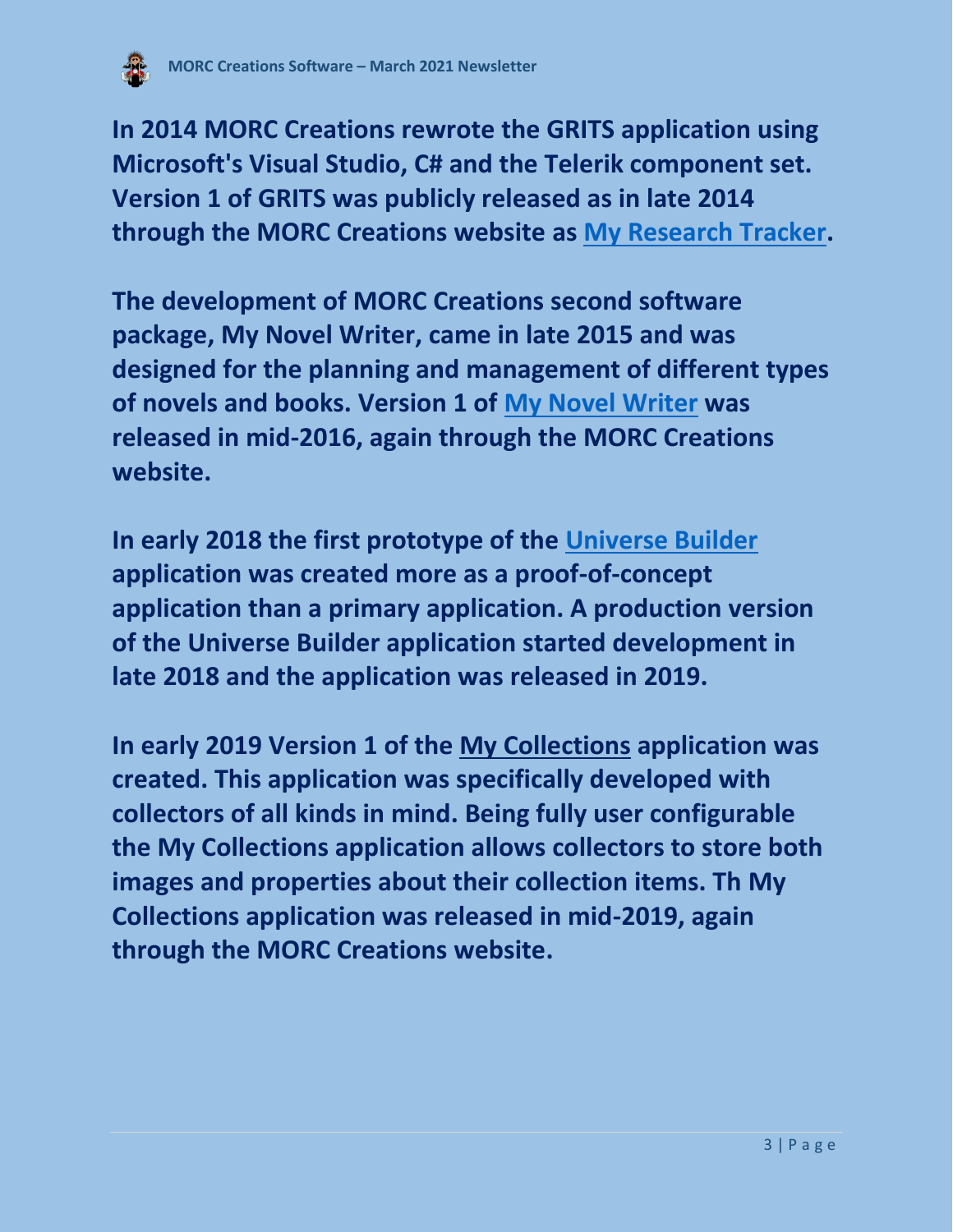

**During 2020 MORC Creations new My [Slot Cars](https://www.morccreations.co/my-slot-cars-2020) application was developed. My Slot Cars was designed specifically for collectors of slot cars and slot car accessories, be it Scalextric, Carrera, AFX or any other type of slot car. This application allows for the storage and management of extensive information about slot cars and slot car accessories, including being able to store up to 20 photographs of any item, along with the ability to create multiple slot car and accessory templates. The My Slot Car application also allows for the entry of multiple slot car configurations may be used at different races along with the details of those races and their race results. This product also has also a built in My Track designer. This product was release in March this year.** 

**Also developed in late 2020 and due for release at the end of March 2020 is the [My Task Tracker](https://www.morccreations.co/my-task-tacker) application. This application allows you to create a manage extensive task lists using multiple customisable task templates. This product will be released free of charge to all everybody through the MORC Creations website.**

**The latest product due for release by MORC Creations is [My](https://www.morccreations.co/my-puppy)  [Puppy.](https://www.morccreations.co/my-puppy) The My Puppy application is designed for dog lovers and tracks and stores a wide range of information about our beloved friends. Additional functionality included in the My Puppy application includes the ability to graph data in various ways. My Puppy application is due for release toward the end of April.**